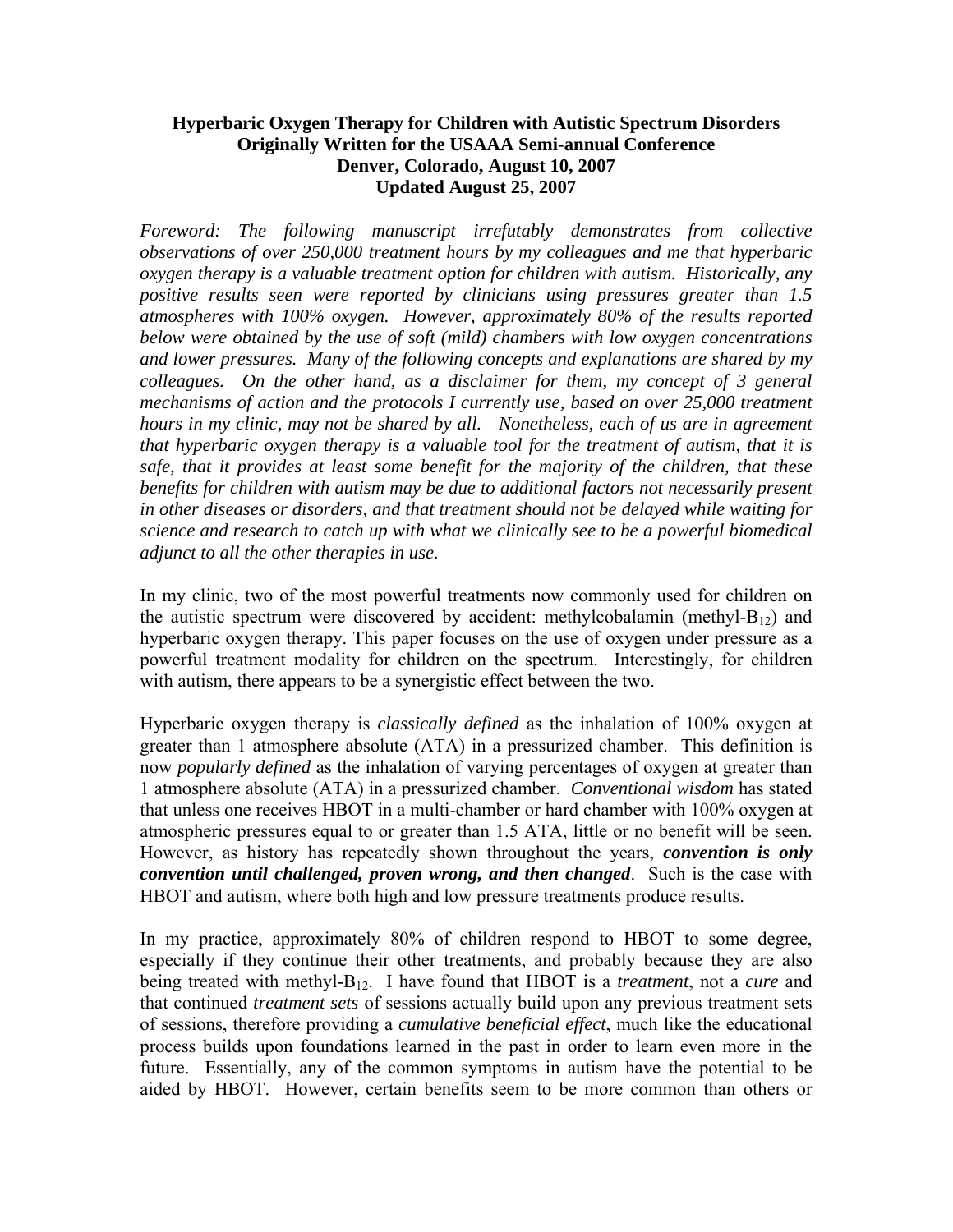more intense when present. Some of the notable *"top 20"* include language, awareness, independence, self-confidence, "presence" (putting action to their new found awareness), self-motivation, and improved bowel function. The two most common negative side effects are increased hyperactivity and stimming. Additionally, children receiving HBOT often show *positive-negative behavior changes* that are disturbing to parents who do not understand that such changes are *good things, not bad*. Positive-negative behaviors are most commonly the result of a generalized increased awareness whereby the child feels or wants more control in life. The associated positive events are manifested with stronger opinions about life, greater self-assertiveness, self-assuredness, self-confidence, and greater independence. However, the ways a child may express these things are not always positive and often include a host of negative behaviors, a few examples being assertiveness, periods of increased frustration, mood swings, and being uncooperative. As a general rule, these *positive-negative behaviors* are only present when a parent, teacher, or therapist places a demand on the child to which the child does not want to comply. A common example is for a child to have a tantrum or become more noncompliant when a parent tells the child to put something down that he or she is doing because it is time to do something else. Also as a general rule, as the child continues to improve, these symptoms lessen or disappear.

I recommend HBOT for all my patients because there is scientific evidence that increased pressure, independent of the oxygen concentration , decreases inflammation and that any concentration of oxygen under any increased pressure will allow more oxygen to dissolve into the extracellular fluids of the body (plasma, lymph, cerebrospinal fluid, and interstitial fluid) thereby allowing more oxygen to reach the cells and eventually affect the organelles and intracellular biochemical reactions. Because *dissolved oxygen* is not confined to a hemoglobin molecule, it can go wherever "body water" goes and therefore reaches "deeper tissues" more easily and more consistently than ever before.

Dr. Dan Rossignol comprehensively described a few of the multiple mechanisms demonstrating how HBOT may work for children with autism. A summary of these specific mechanisms, along with a couple others that have been suggested, is shown below. They include:

- *1. Angioneogenesis from the addition of oxygen*
- *2. Angioneogenesis from the removal of oxygen*
- *3. Increased blood flow independent of new blood vessel formation*
- *4. Decreasing levels of inflammatory biochemicals*
- *5. Up-regulation of key antioxidant enzymes and decreasing oxidative stress*
- *6. Increased oxygenation to functioning mitochondria*
- *7. Increased production of new mitochondria* from HBOT
- *8. Bypassing functionally-impaired hemoglobin molecules, the result of abnormal porphyrin production, thereby allowing increased delivery of oxygen directly to cells*
- *9. Improved immune and autoimmune system disorders*
- *10. Decreases in the bacterial/yeast load found systemically and in the gut*
- *11. Decreases in the viral load found systemically and possibly decreases in a viral presence that may exist in the intestinal mucosa*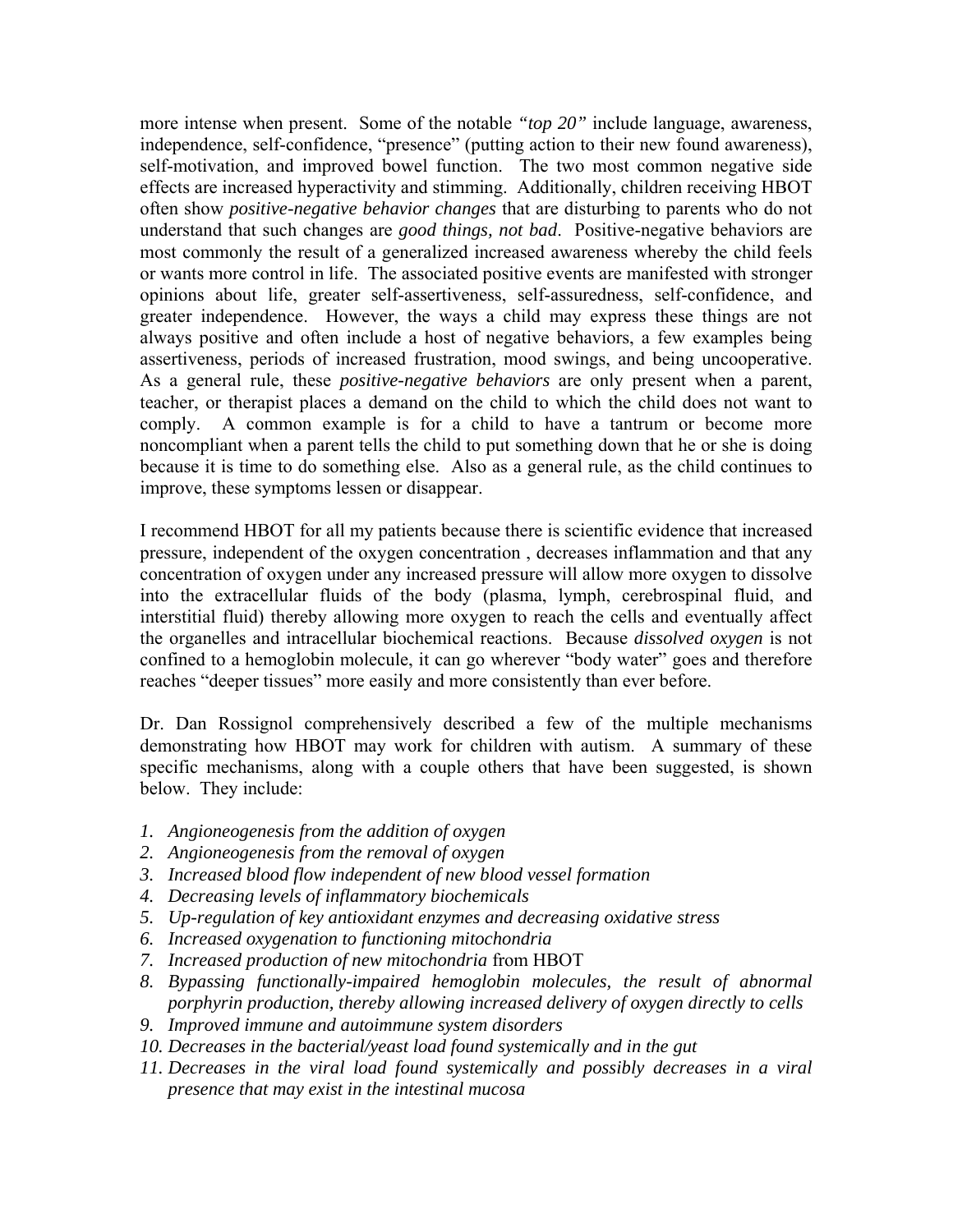- *12. Increases in the production of stem cells in the bone marrow with transfer to the CNS*: Studies have shown that HBOT increases the production of stem cells in the bone marrow and that transfer of stem cells to the central nervous system is possible.
- *13.* (Theoretical only) *Direct production of stem cells by certain areas in the brain.*
- *14. Increased production and utilization of serotonin*
- *15.* (Theoretical only) *The possibility that oxidation may help rid the body of petrochemicals*
- *16.* (Theoretical only) *The possibility that oxidation may help rid the body of mercury and heavy metals*

 [For a more complete explanation of these mechanisms, refer to and Dr. Rossignol's paper (in press) entitled Hyperbaric Oxygen Therapy Might Improve Certain Pathophysiological Findings In Autism, and the chapter I've written for the 2007  $3<sup>rd</sup>$  edition of Dr. Jaquelyn McCandless's book, Children with Starving Brains]

In addition to these *16 specific mechanisms* that may be playing various roles in autism, I suggest that *3 general mechanisms* of action may also be acting in concert or synergistically. These 3 mechanisms include: a) *increasing the total concentration of oxygen per treatment; b) increasing the total time of treatment with lower oxygen concentrations and lower pressures; c) increasing pressure independent of oxygen concentration.* Though these three concepts are not new, the way that I suggest they interact and how I apply them are my hypotheses, my opinions, my treatment protocols, and do not necessarily reflect those of my colleagues.

Relatively fewer and fewer oxygen molecules reach their target tissues as the concentration of oxygen molecules originally found in the alveoli of the lungs travel to arteries, then to arterioles, capillaries, cells, and finally intracellular organelles. Because hemoglobin rapidly reaches its maximum saturation capacity, *any additional oxygen present under pressure is dissolved into plasma, lymph, cerebrospinal fluid, and interstitial fluids*. This is one of the primary reasons that hyperbaric therapy has the potential to work so effectively for so many children. Interestingly, only 0.3% of the oxygen that is presented to the lungs will ever reach the mitochondria! Because parents and most physicians cannot calculate the "millimeters of mercury of oxygen"-- the classic way to describe the amount of oxygen that reaches each tissue level within the body-- I developed the *concept of POC and EPOC*. This concept allows anyone, professional or non-professional, to *visualize* the amount of oxygen that is dissolved into body water – plasma, lymph, CSF, interstitial fluid – and it allows them to understand that the *relative ratio* of any final concentration of oxygen molecules per unit of body water that is detected at any tissue level *changes little*, is *relatively* independent of the starting concentration of oxygen that the lungs breathe, and is *relatively* independent of the initial pressure to which to body is subjected. Boyles Law states that *pressure and gas volume are inversely proportional*. *Henry's Law* states that *gases can be dissolved into liquids*. Therefore, if we are at sea level, by definition the pressure on our bodies is 1 atmosphere absolute (1 ATA) with an oxygen concentration of 21%. By multiplying these two numbers, 1 ATA by 21% oxygen, you will see that the amount of oxygen that dissolved into our body water -- plasma, lymph, CSF, interstitial fluid -- is a *relative* 21%. This is our Physiologic Oxygen Concentration (POC). To visualize this *relative* process, picture twenty-one oxygen marbles floating in a jelly jar. Now, if we were 16 ½ feet underwater, the pressure would be 1.5 times greater than the pressure at sea level. This is one of the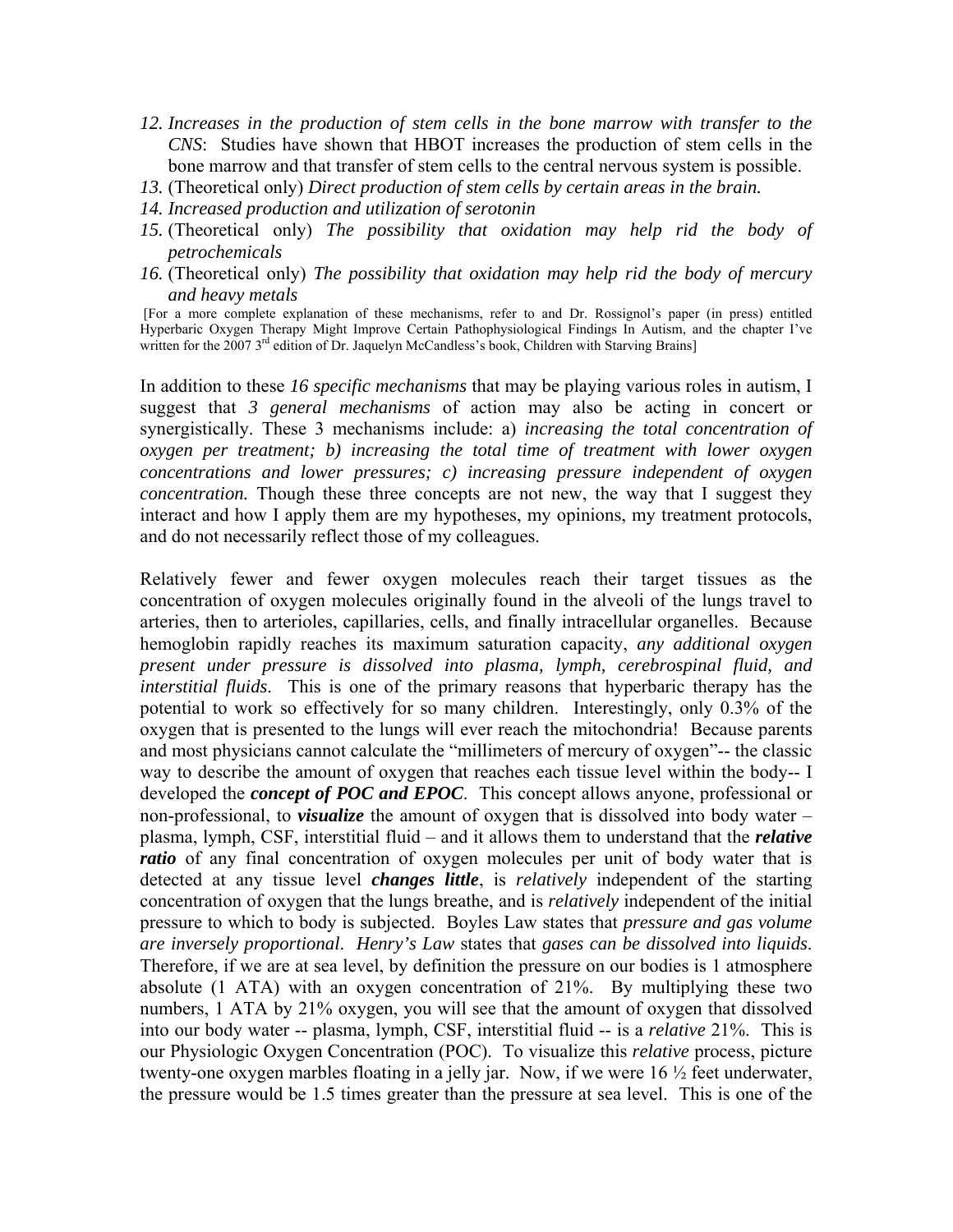pressures commonly used in hard chambers or multi-place chambers. If at this depth/pressure we breathed 100% oxygen instead of 21% oxygen, the amount of oxygen dissolved into our blood would be 1.5 ATA x 100% oxygen, or 150%. This is what I call our Equivalent Physiologic Oxygen Concentration (EPOC). To visualize this *relative* process, picture 150 oxygen marbles floating in the same sized jelly jar. If we were approximately ten feet underwater, the pressure would be 1.3 times greater than the pressure at sea level. This is the same pressure that is commonly used in soft chambers. If at this depth/pressure we breathed 21% oxygen, the amount of oxygen dissolved into our blood would be 1.3 ATA x 21% oxygen or about 27% EPOC. Depending on multiple factors including rate of air flow exchange through a soft chamber, the amount of oxygen actually delivered by an oxygen concentrator, whether a child uses a mask or not, the distance away from the nose that the tube delivering the oxygen is held if the child will not wear the mask, etc., variable EPOC values will be attained. Common EPOC values that are safe to use and frequently found in soft chambers range from 27% to 70%.

It is important to understand that by increasing or decreasing the oxygen concentration and/or the pressure used, *you can achieve any EPOC value* you want ranging from below 21% to incredibly high numbers that are not physiologically safe! It is also important to understand that the higher the EPOC value, the shorter the treatment time must be to assure safety. *In my clinic for children with autism, EPOC values ranging from 27% to 70% in a soft chamber have been safely used for 1.0 to 1.5 hours twice daily if there is a three to four hour interval between sessions.* After seventy-five to ninety soft chamber treatment hours within a thirty to forty-five day period, I recommend taking a break for two to four weeks. If children receive less intense "sets" of mild chamber treatments, the break does not need to be as long. *Also in my clinic for children with autism, EPOC values of 150% in a hard chamber have been safely used for 1.0 hour sessions five days per week. I prescribe "treatment sets" of 40 hours over an 8 week period in the hard chamber before recommending a 2 month break. However, if the child receives the 40 treatment hours over a longer period of time with a less intense schedule, the treatment break can be proportionately less. Occasionally I progress from 150% EPOC treatments to 175% EPOC treatments but I never start at this higher level.* To date, I am not yet convinced that the gains I was hoping to see for children with autism by using 175% EPOC have been substantially greater than the gains I was already observing at the 150% level, yet the potential for side effects is definitely increased at the higher EPOC levels.

*My hypothesis* is that high-pressure treatments using 100% oxygen have a totally different *overall general mechanism of action* than do low pressure treatments that use oxygen concentrations ranging from 27% to 70%, and that *both mechanisms may be necessary* for a specific child in order to *obtain maximum results!* Based on my clinical findings, high-pressure mechanism generally deals with mass action and *concentration*  whereas low pressure mechanism deals with *time*. Based on my clinical findings, I hypothesize that high EPOC values may produce more *mitochondrial product* whereas lower EPOC values used for longer periods of time may result in more *cellular product*. After reviewing meteorological tables, weather patterns and how related atmospheric pressures affect my patients with inflammatory joint disease, I also hypothesize that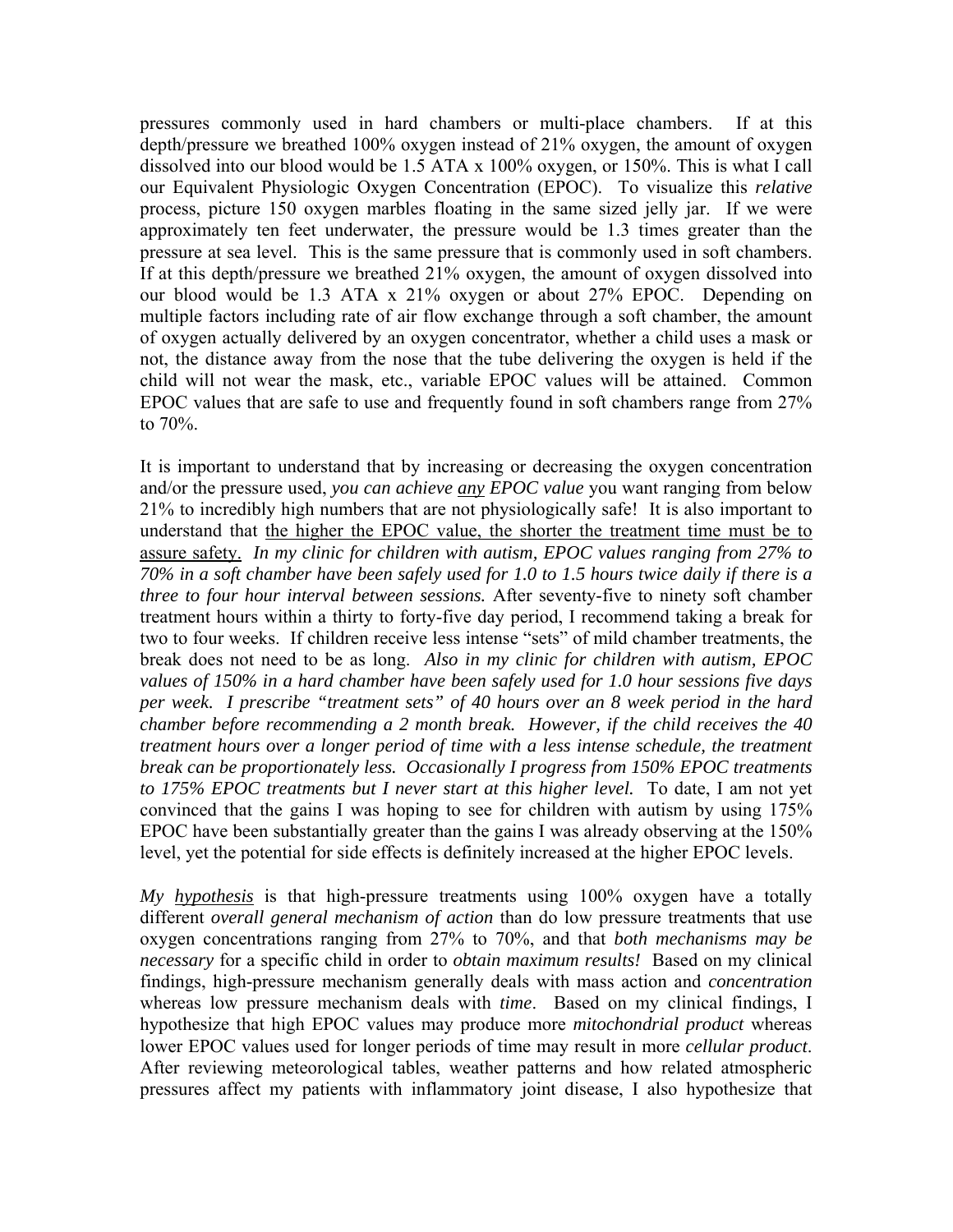*pressure products* from the pressures able to be obtained from either high or low pressure chambers are enough to produce clinical benefits.

It will require well-designed research studies to validate my hypotheses. Unfortunately this will take *many years* to happen and we have children to save *now*. Therefore, no matter what my hypotheses may be, only one thing really matters, and that is how *children respond to treatment* as long as what we are doing is *safe*. Therefore I would like to share just a few typical examples of the hundreds of cases that I now have accumulating in my files.

Steven was a five-year-old who presented to my clinic with the diagnosis of PDD-NOS and a very skeptical father who was a physician. In a progressive and stepwise fashion, I had the parents begin many of the biomedical therapies you have been reading about in the other chapters of this document. Those that were shown to benefit Steven the most prior to HBOT included methyl- $B_{12}$ , the CFGF diet, and supplements. Though Steven did very well with these treatments, he still had a long way to go. In May of 2007, Steven began treatment in a soft chamber with a mask. Within ten days his father reported that his language was increasing at a noticeable and unexpected rate. In addition, his eye contact began to improve as did his ability to start interacting with his peers and he became much more responsive. Steven continued to progress rapidly and only six months later his father told me that Steven had lost all services because he was considered by his neurologist to be 95% recovered!

Cole's story did not have as marvelous an ending though his family is thrilled. Cole was eight years old and severely autistic when he began doing HBOT last spring. Prior to HBOT treatments, Cole could not go into public places because he would become extremely aggressive, agitated, scream, and run away. Soon after starting soft chamber treatments, Cole's speech increased in all areas and he became much more aware of everything in general. His eye contact improved significantly and he became calmer and much less aggressive. However, the most important benefit to Cole and his family was that by twenty-seven hours of treatment he could now do new things that he never did before. There are no words that can completely capture what Cole's parents were feeling when they *tearfully* expressed to me, "It's like *we've been in prison* for eight long years and *we've finally been released!* For the first time in our lives we can sit in a restaurant like a normal family and have a meal together! Now we can go to a theme park from the minute it opens and be the last ones to leave and no one can tell there is anything different about our child when before Cole would have run out screaming and holding his ears within the first few minutes after we arrived. This has been truly amazing! For the first time we feel like *we have a real family!"* Cole is still severely autistic, but HBOT has given a quality of life to him and his family that they never before even imagined!

Six-year-old Andrew presented with autism and colitis. He responded to methyl- $B_{12}$ , the CFGF diet, chelation, and desensitization for environmental allergies. Soft chamber HBOT began in January of 2006 and showed undeniable benefits including improvement in his bowels and fine motor skills. His language became much more conversational and he became engaging and social. After doing soft chamber treatments for one hour several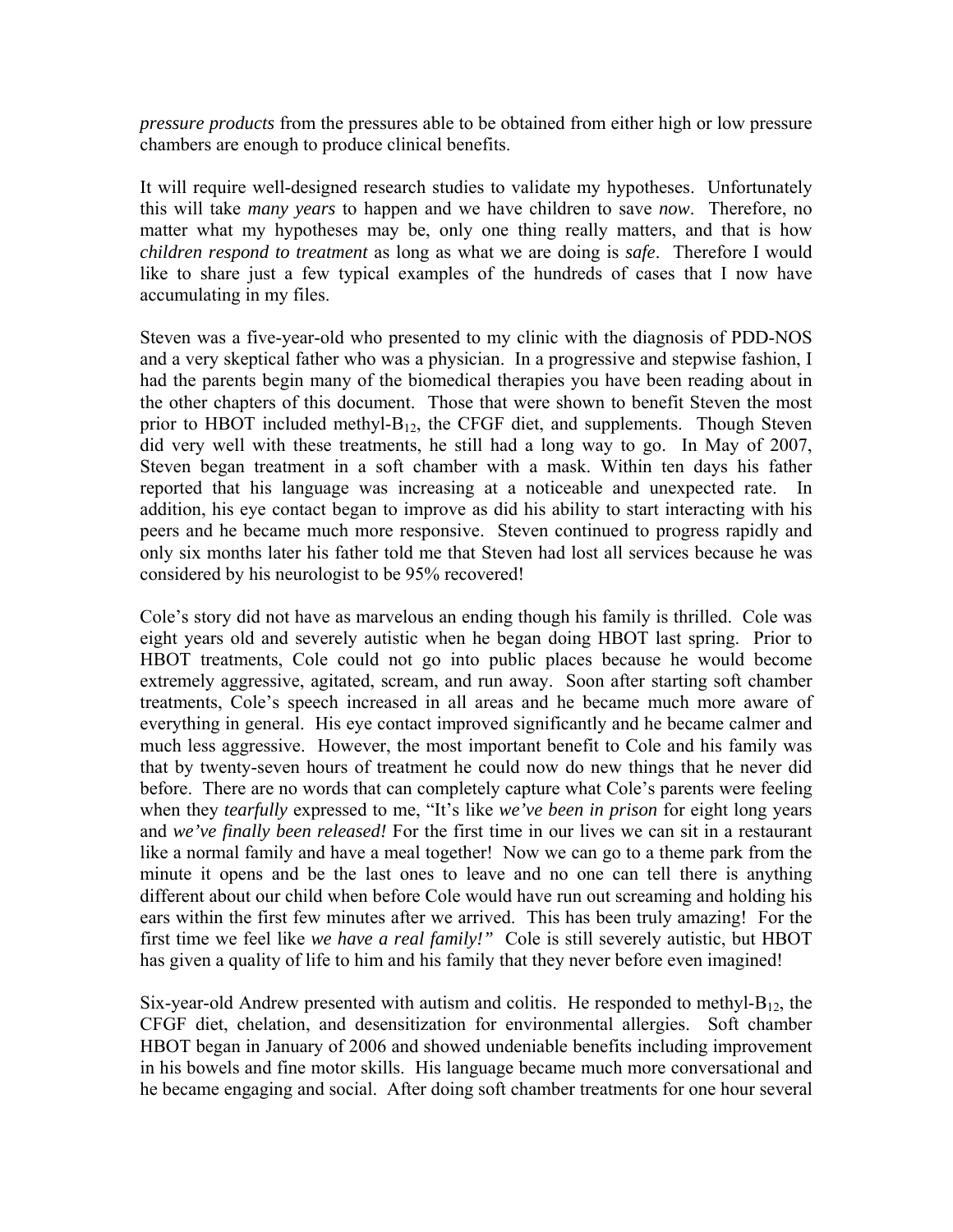times per week, his previously indecipherable handwriting became readable. His handwriting then progressed from readable to easily legible to almost age appropriate after continuing soft chamber treatments, but only after increasing the treatment time from one hour daily to 1.0 to 1.5 hours twice daily and increasing the treatment frequency from several times per week to daily. What you see pictured below occurred over a fourmonth period of time while using this more intense soft chamber treatment schedule! Since that time, Andrew has taken the recommended breaks that I require between HBOT treatment sets. In addition, I have moved him to the hard chamber using 150% EPOC and Andrew has continued to progress even further, especially in language, awareness, and fine motor skills.

**June 2006 September 2006** 



Jack came to me when he was 3 years old with the diagnosis of PDD and colitis. To those who knew him, he was described as *The Silent, Shy Child*. Prior to HBOT, his major improvements came from methyl- $B_{12}$  and sulfasalazine. However, once he started HBOT, his communication went beyond age appropriate to significantly advanced. Within a few months, he officially lost his diagnosis from his neurologist and today, less than one year later, Jack is considered a normal child who is far advanced of his peers in many areas, the most surprising one being that the once silent and nonsocial child is now described as *Mr. Never-Shuts-Up Socialite!*

Matthew was four years old when he came to me with the diagnosis of autism, colitis, and immune deficiency. Though methyl- $B_{12}$  and major GI medications helped him significantly, he still had chronic diarrhea and severe autism. After just a few weeks of mild HBOT sessions, the parents saw a new level of spontaneous language and a noticeable increase in vocabulary. For the first time in his life, Matthew could follow commands and his teachers said his personality literally exploded! However, what impressed his parents the most was what they described as "*picture-perfect poops*" instead of chronic diarrhea, something he had never experienced before in his entire life!

Then there's four-year-old Jonathan who is what I call a *delayed responder.* Though his autism responded well to methyl-B12 therapy, he still had *almost nonexistent speech,* socialization, and showed very little evidence of awareness and cognition. He started HBOT in his home July of 2006. After 50 hours of soft chamber HBOT prescribed at two 1.5 hour sessions daily, Jonathan showed absolutely no positive response to the treatments. His parents were devastated! However, at the 58<sup>th</sup> treatment hour Jonathan said his first meaningful word; and by the 85<sup>th</sup> hour he was *singing entire songs!* He became engaged, social and interactive. His awareness and ability to reason became unmistakably apparent. His benefits have been cumulative and steady. By January, 2007, after having completed more than 200 treatment hours, Jonathan's language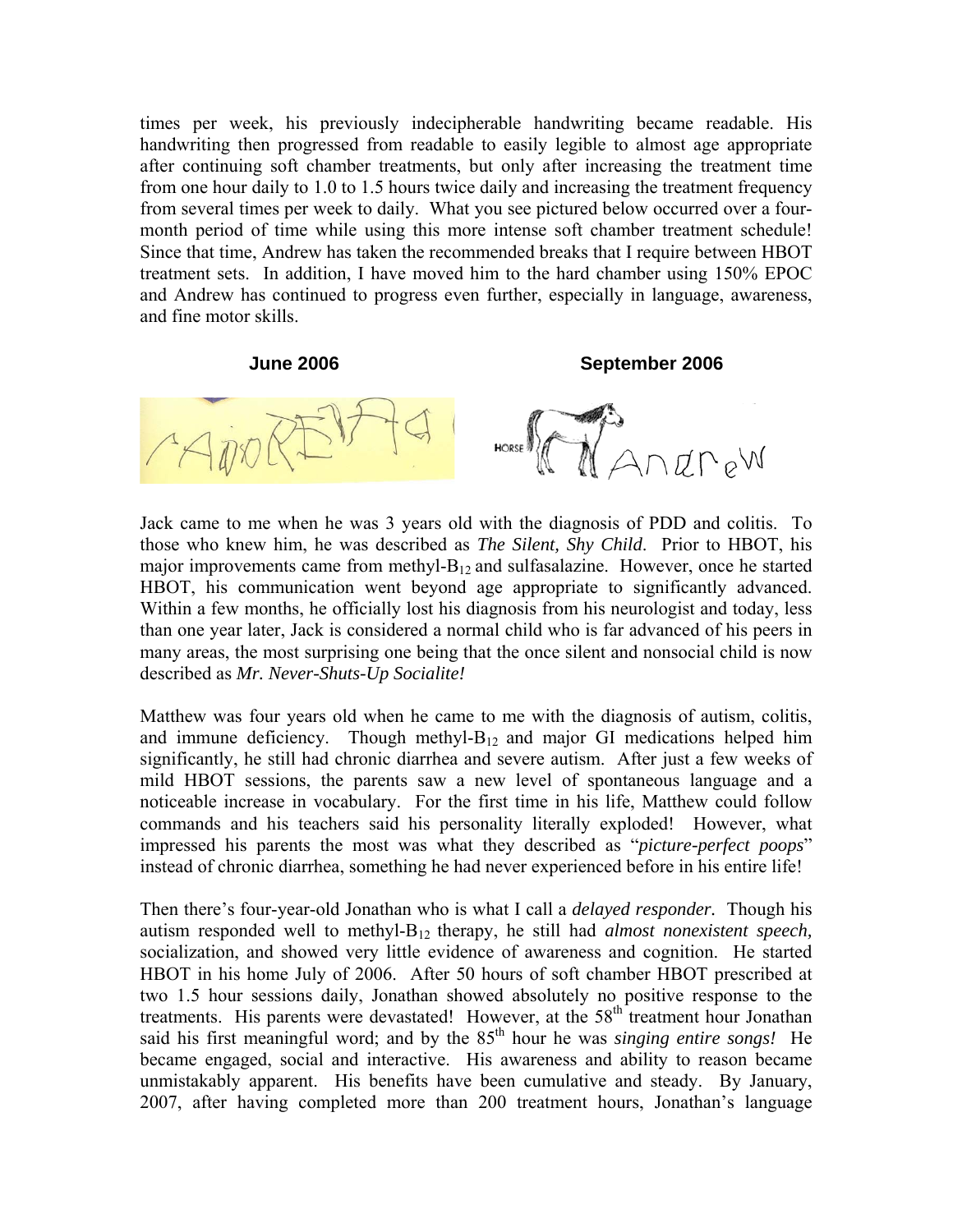became *conversational* and almost as good as his peers, and at that time he was considered to be 85% recovered. During our latest follow-up in June of 2007, Jonathan's mother told me that his Peabody Developmental Motor Skills test went from the profound delay category in June of 2006 to the no delay category in June of 2007! For over an hour, while I talked to Jonathan's mother, Jonathan never quit talking. He was able to walk into and out of his imaginary play world appropriately the entire time and he interacted with Lisa, my physician assistant, in ways appropriate to advanced for his age, especially with vocabulary. Neither of us would have ever dreamed less than one year ago that what we witnessed that day could have ever been possible! Therefore the probing question that needs to be asked is, *"If Jonathan's parents had stopped HBOT after 50 discouraging hours without benefit, where would Jonathan be today?"*

Seven-year-old David presented with severe autism, chromosome deletion 18q syndrome, and growth hormone deficiency. He had been taking growth hormone shots since he was two years old, and until he was five years old he was not even on the growth charts. It was not until his fifth year of life that his height and weight finally reached the 1<sup>st</sup> and 5<sup>th</sup> percentiles. After starting methyl- $B_{12}$  in November, 2005, David made progress within the first six weeks in many areas, primarily awareness, socialization, and motor skills but it was not until he started mild HBOT on June 24, 2006 that he began to retain language, something he never had been able to do before. In addition he showed the ability to comprehend new and more difficult concepts. David became independent and wanted autonomy for the first time in his life. But what was most surprising to all of us was that between June  $24<sup>th</sup>$  and September  $10<sup>th</sup>$  while David was doing HBOT he grew 3 inches taller and his weight went from 46 to 50 pounds! This was incredible because David had not grown in the previous 2 years. He has continued HBOT treatments and by March  $2007$  his height and weight are recorded at the 58<sup>th</sup> and  $62<sup>nd</sup>$  percentiles!

Many parents are concerned that HBOT will only work for younger children. This is not true because HBOT does work for *older children and it works in powerful ways!* I would like to introduce you to Andrew and Victor, just two of the numerous older children from my practice who respond to HBOT.

Andrew was nineteen years old when he first presented to me with PDD and severe obsessive compulsive disorder (OCD). Though methyl- $B_{12}$  helped him with many of his PDD symptoms, his OCD remained severe and untouched. His main obsession was with fans. He talked about them incessantly from the time he woke up in the morning until the time he went to bed at night, and this had been going on for seventeen long years! Surprisingly, after only twenty-three hours of mild HBOT his obsession with fans had decreased by more than 90%. He was then able to go to places that would previously trigger him to talk for hours about fans -- places like stores, certain rooms at school, and other people's homes -- and for the first time since he was two years old, to the relief of everyone around him he would not say the word "fan" for hours at a time! Unfortunately, due to a tragic illness in another family member's life, Andrew was forced to stop hyperbaric treatments. Just as tragically was that within 3 months Andrew again started talking about fans, but just a little bit at first. Then, slowly but progressively, his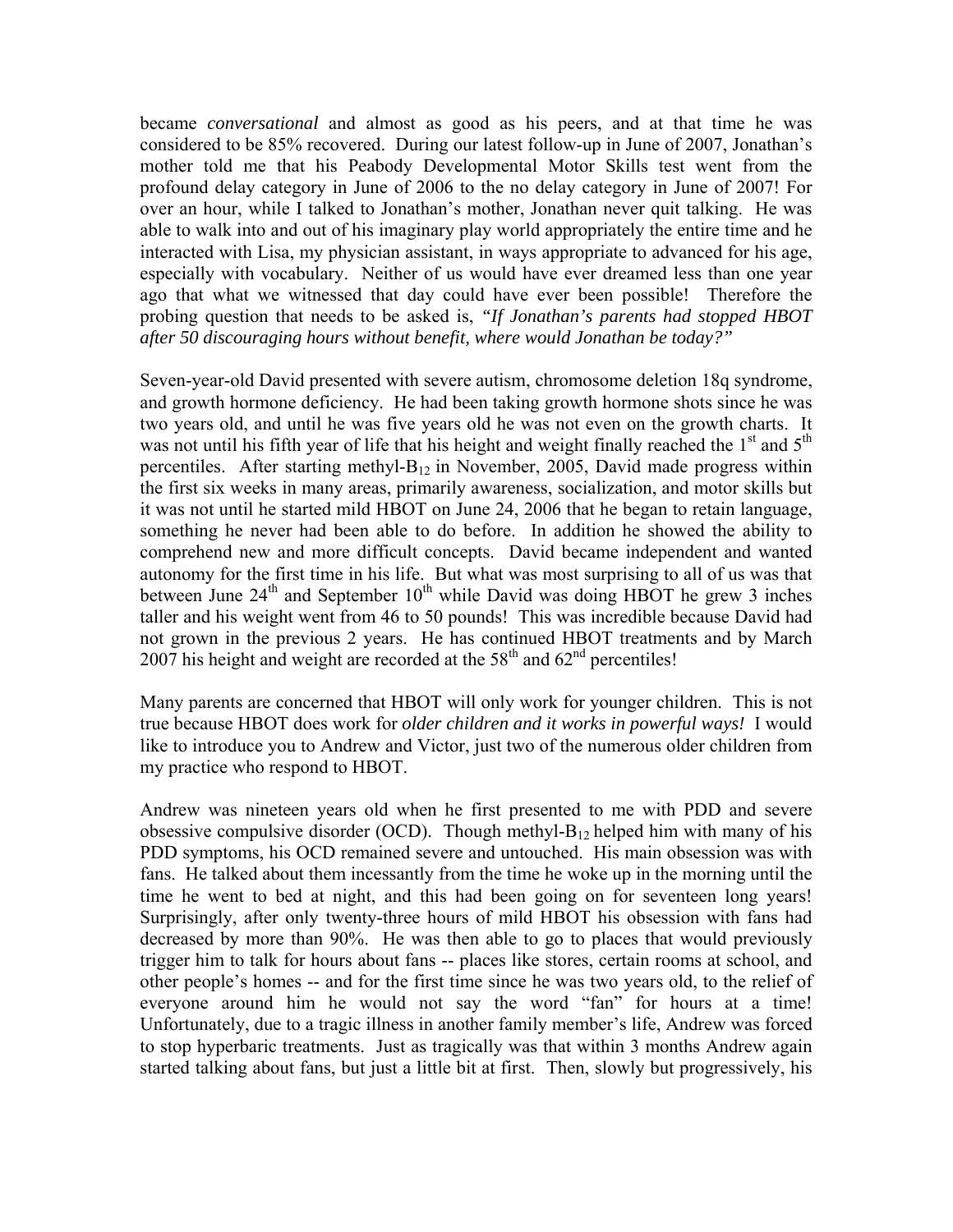obsession increased until by the  $6<sup>th</sup>$  month his OCD symptoms were just as severe as ever.

I will end by telling you about Victor, a truly amazing story! When I first saw him he was twenty-three years old and severely autistic. The first treatment I recommended was methyl-B12. To this he responded very well within the first six weeks. Next I added supplements, and he continued to improve even further, though only to a mild degree. It was not until the addition of soft chamber HBOT at the age of twenty-four that Victor's previously nonexistent eye contact and severely robotic speech changed in a remarkable way! In the past, Victor would never look at me in the eye; instead he would always look to one side or to the other at a  $45^{\circ}$  to  $60^{\circ}$  angle, all the while either staring up at the ceiling or down at the floor. If his eyes ever met mine by accident he would quickly jerk his head away almost snapping his neck. Previously, his sentences had uncontrollable fluctuations in tone and intensity. The volume would vary within the same sentence from screams to whispers in a very uneven staccato jackhammering manner. Then, after approximately eighty-five soft chamber treatment hours, his speech became fluid and smooth and almost normal in tone and intensity. No longer did he look away while going from whispers to screams as he could now look at me directly in the eye and carry on a meaningful, almost normal conversation for two to three minutes! However, the most incredible and unforgettable part of Victor's story happened one bright, sunny Saturday morning last summer when his father sat in my office and told me the following story while big tears rolled freely down his cheeks. He said to me, "My son did not receive his diagnosis until he was more than four years old. Until that time, my wife had hope that Victor was just delayed and would be alright someday. However, from the moment she heard the word autism, the beautiful smile that she gave to world everyday, all the time to everyone she saw was wiped off her face and I never saw it again for twenty years until HBOT gave it back to her! Now my wife smiles again, all the time, everywhere! If I got nothing else from HBOT other than that, it has been the most valuable gift I ever received in my life!"

In my practice, based on over 25,000 treatment hours I have monitored and also on the patterns of response that I have documented, I can now say with full confidence that the best soft chamber protocol I have seen for the majority of children is what I call a "bite the bullet diagnostic month". This protocol requires parents spend thirty consecutive days diving 1.0 to 1.5 hours twice daily for a total of 2.5 to 3.0 hours per day. The family's goal is to achieve seventy-five to ninety hours in their *"diagnostic month"* and to follow-up with me using the *HBOT-specific* Parent Designed Report Form. *When parents follow this protocol exactly*, very rarely will I not see a response if the child really has the ability to respond to low pressure HBOT. Once a child has completed this treatment set and is found to be responder, some parents will want to continue this type of therapy at home in order to obtain the *cumulative benefits* that we see. Presently, my home chamber maintenance protocol is forty-five to sixty hours (upwards to seventy-five hours with my more aggressive parents) in a thirty day period followed by a minimum of a one to two week break relative to the intensity of their dives – the more dives within the thirty day period, the longer the scheduled break period should be. The good news is that this maintenance protocol is also a treatment protocol that is not too intense for most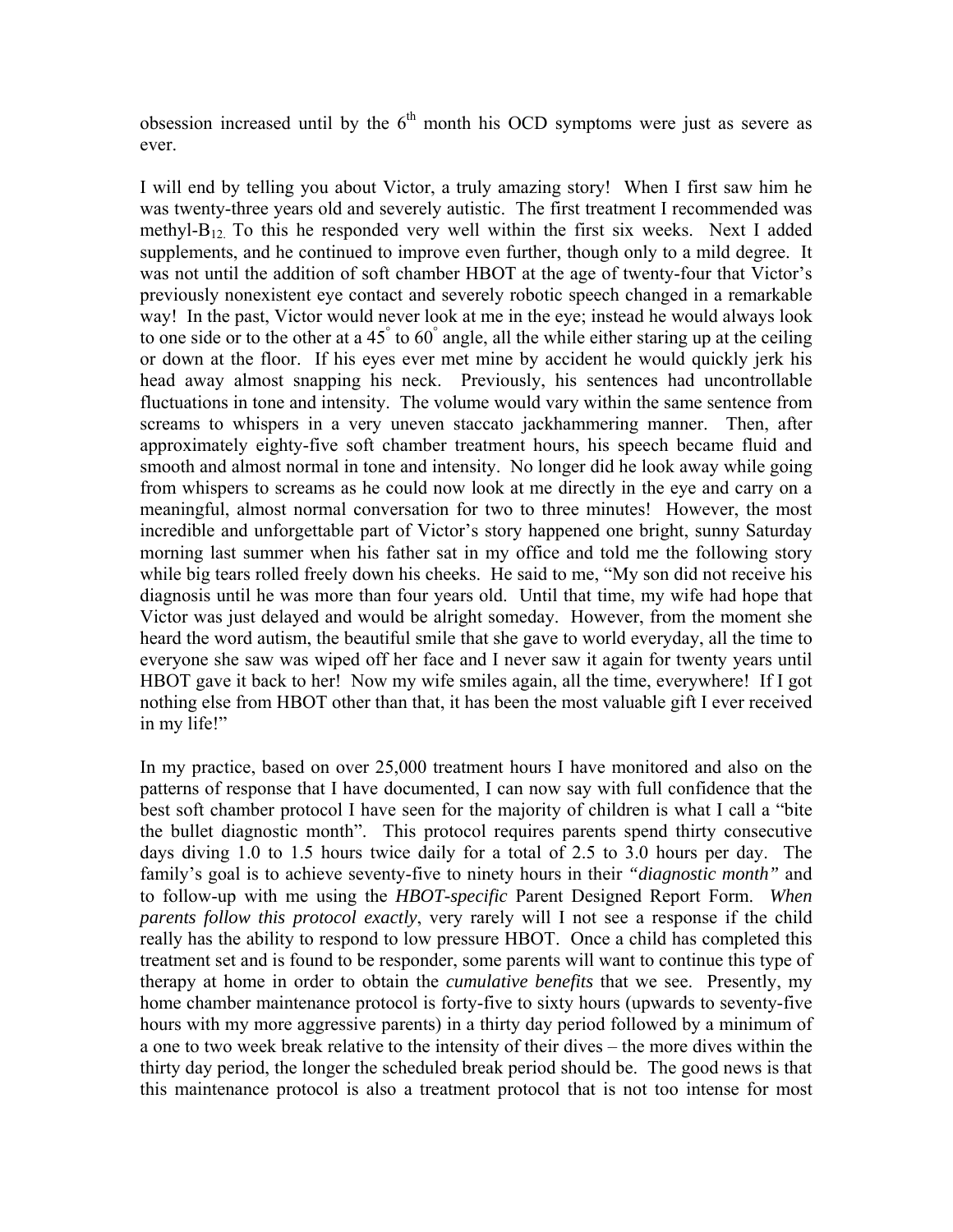families to achieve. Regardless of whether parents continue soft chamber treatments or not, I always recommend sets of hard chamber treatments after I have established their soft chamber baseline because hard chamber mechanism of response can offer some benefits that soft chamber mechanism of response does not (refer to the 3 general mechanisms described above). I believe that it is important to do a *soft chamber*  diagnostic set of treatments *before doing hard chamber high-pressure high oxygen concentration sessions* in order to establish a soft chamber baseline*.* The reason I say this is because it is extremely difficult to know what to say to the parents whose child has done very well in a hard chamber that come to me and ask, "Do you think we should get a home chamber?" The only answer I can give is, "I don't know because I do not have a baseline to know how your child may respond in a soft chamber!"

I freely admit that I am biased that my best responders are those who combine periodic sets of high pressure dives at a center with continuous low pressure dives at home. I believe that this combination produces the greatest number of synergistic effects because it combines high concentrations of oxygen with longer and more frequent treatment times.

So in summary, I can emphatically state that HBOT – hard or soft – is one of the most valuable tools I have ever added to my tool chest to treat children with autism**.** It is important to point out that in my practice, HBOT seems to work better when methyl- $B_{12}$ is already being used to create a synergistic effect. I can give you hundreds of examples of children improving with HBOT therapy varying all the way from high EPOC values of 150%, moderate EPOC values of 50% to 70%, and low EPOC values of 27% to 36%. It is exciting to report that 80% of children respond to some degree. When I look at this "responder group" as its own group, I have observed that approximately 20% of the children show significant responses, approximately 20% show moderate responses, while the remaining 60% initially show only mild responses. However, these mild responses can become quite impressive over time as you have read from stories like Stephen's, Jonathan's, or Victor's. Their stories prove that HBOT provides cumulative effects and that over time, even mild responders may show significant responses relative to their starting point*. HBOT is not the magic bullet* that we are all looking for -- a bullet that does not exist. *However, HBOT has the potential to be a powerful adjunct to all the other therapies that a child is using*. When done consistently and with realistic expectations being the parent's guide, and when parents use the HBOT Parent Designed Report Form evaluation tool that they themselves have created, more than 80% of them will be expected to say that HBOT works for their child too! I invite you to explore its potential.

## **References:**

*Hundreds of references have been used in the process of writing this paper. Due to space constraints, only the following have been cited:* 

1. Vargas DL, Nascimbene C, Krishnan C, Zimmerman AW, Pardo CA. Neuroglial activation and neuroinflammation in the brain of patients with autism. Ann Neurol 2005;57(1):67-81.